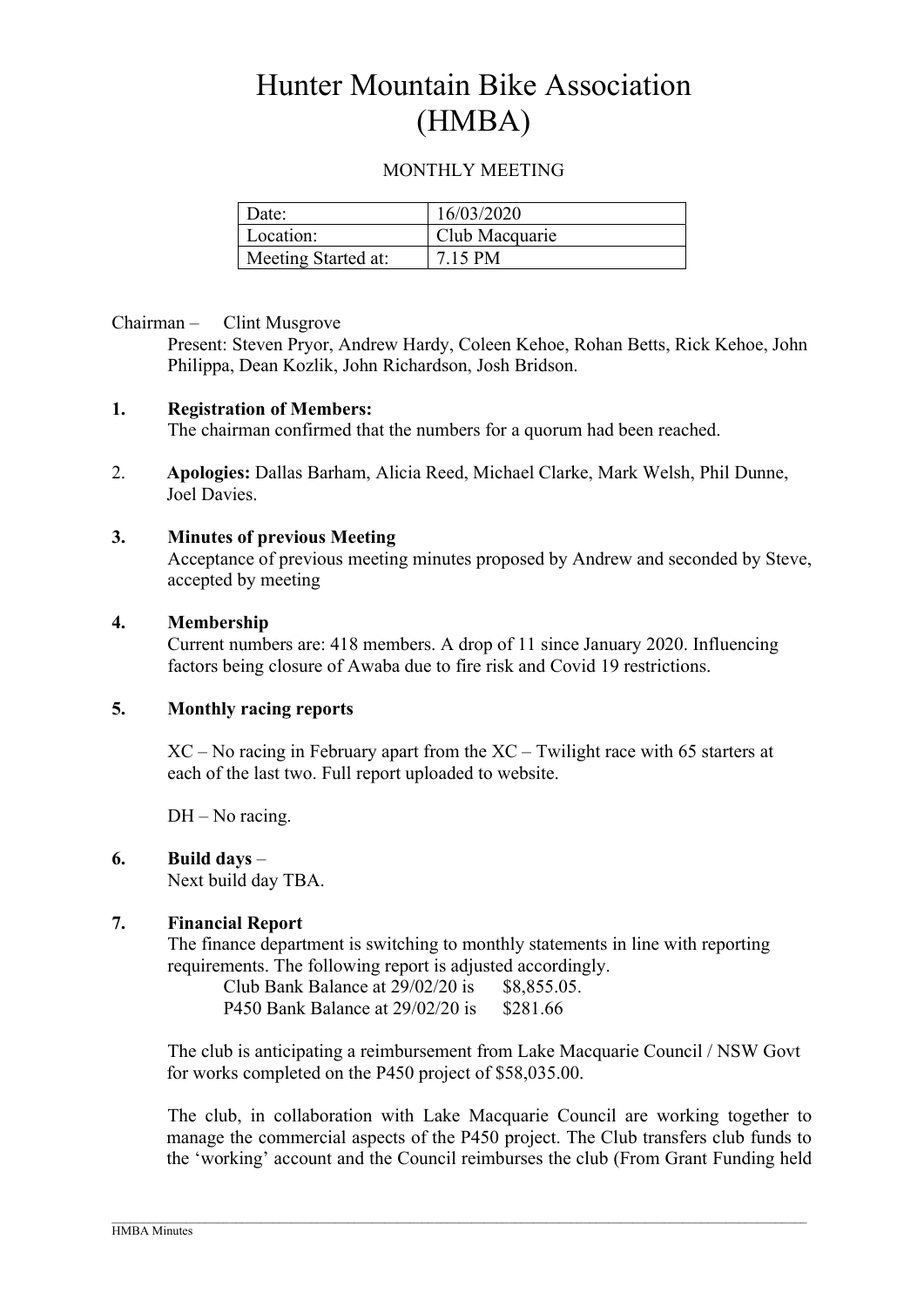by the Council) when the working account is exhausted. Members should expect to see fluctuations in the club finances over the next few months.

The club had its accounting records independently audited in compliance with Fair Trading guidelines – Auditors report concluded that "HMBA has been properly managed in accordance with the requirements of the Associations Incorporation Act (NSW) 2009".

#### 8. Correspondence –

Nil..

## 9. Advocacy

Kurri Kurri. Nothing to report this month.

Port Stephens. Nothing to report this month.

Schools. Nothing to report this month

Wallaroo. Nothing to report this month

Training, rider development and coaching Clint has sent completion certificates to Andrew.

Women and Girls rides Nothing to report this month.

## 10. Adaptive MTB –

Adaptive Come 'n Try during the April 2020 race event. Adaptive Concepts Australia and Hank Duchateau are providing the bikes. There's a possibility that Break the Boundary will attend.

## General business.

- Discussion on Covid-19 implications.
- April race Cancelled due to Covid-19 restrictions.
- Changes to constitution A new Constitution has been finalised for presentation and acceptance at the AGM.
- AGM date was March 15, 2020 and has been postponed.
- Tier 2 in April 2020 is postponed MTBA National Cup (Tier 2) event date TBA. Event Director is Dean Kozlik, assisted by Event Manager Joel Davies Mark Welsh has volunteered to be Chief Commissaire Andrew Hardy has volunteered to manage the Adaptive schedule. The club is still to confirm DH and XC timing marshals.